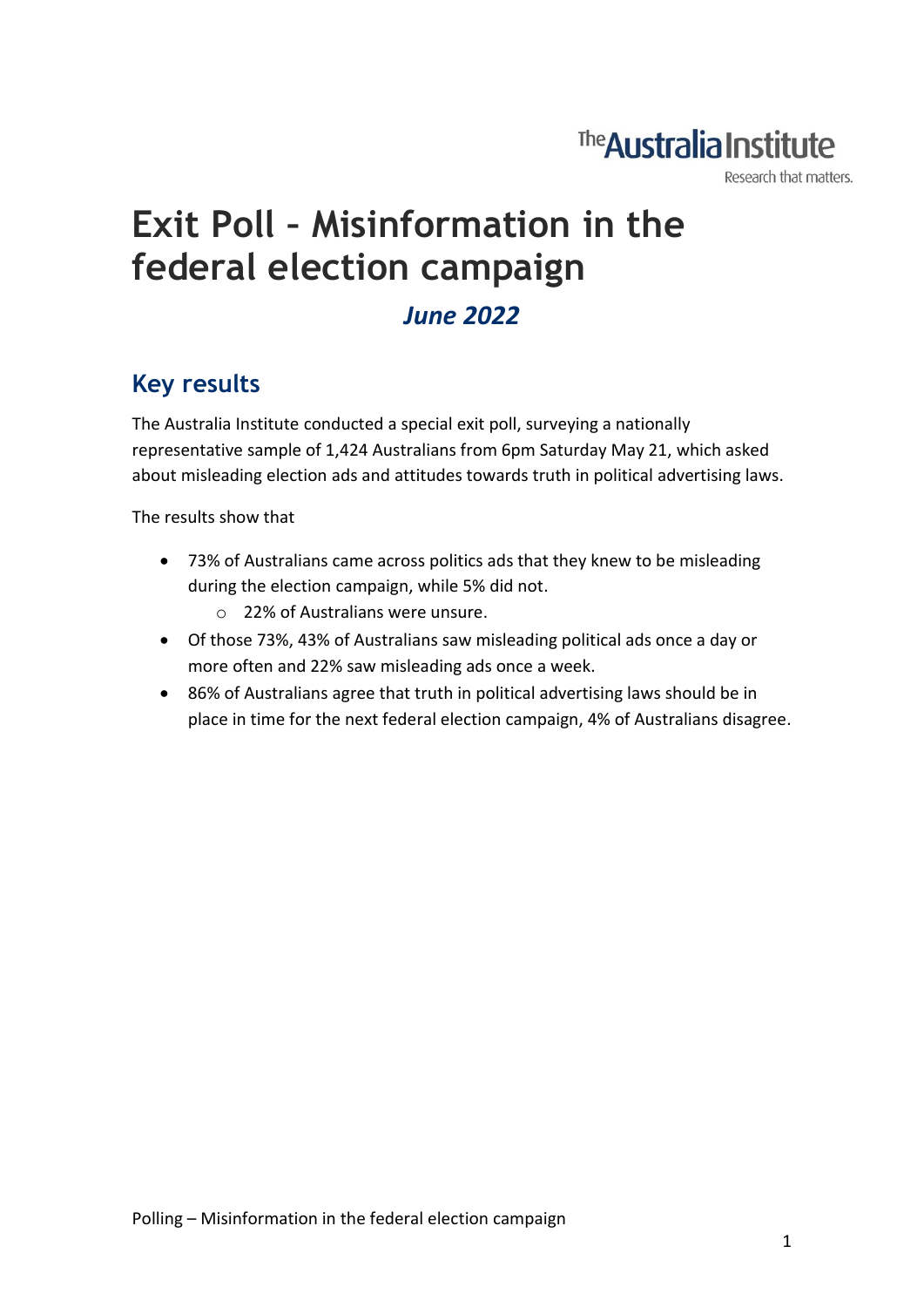### **Method**

Between 21 May and 25 May 2022, The Australia Institute surveyed 1,424 adults living in Australia, online through Dynata's panel, with nationally representative samples by gender, age group and state/territory. The poll was launched on the 21 May after voting booths in Australia closed at 6pm.

Voting crosstabs show how respondents voted in the House of Representatives at the 2022 federal election.

The research is compliant with the [Australian Polling Council Quality Mark standards.](https://www.australianpollingcouncil.com/code-of-conduct) The long methodology disclosure statement follows.

#### **Long disclosure statement**

The results were weighted by three variables (gender, age group and state or territory) based on Australian Bureau of Statistics ["National, state and territory population"](https://www.abs.gov.au/statistics/people/population/national-state-and-territory-population/latest-release) data, using the raking method. This resulted in an effective sample size of 1,370.

The margin of error (95% confidence level) for the national results is 3%.

Results are shown only for larger states.

The voting question appeared just after the initial demographic questions, before policy questions. It asked respondents how they voted in the House of Representatives in the 2022 election. "Coalition" includes separate responses for Liberal and National. "Other" refers to Independent/Other, and minor parties in cases where they were included in the voting intention but represent too small a sample to be reported separately in the crosstabs.

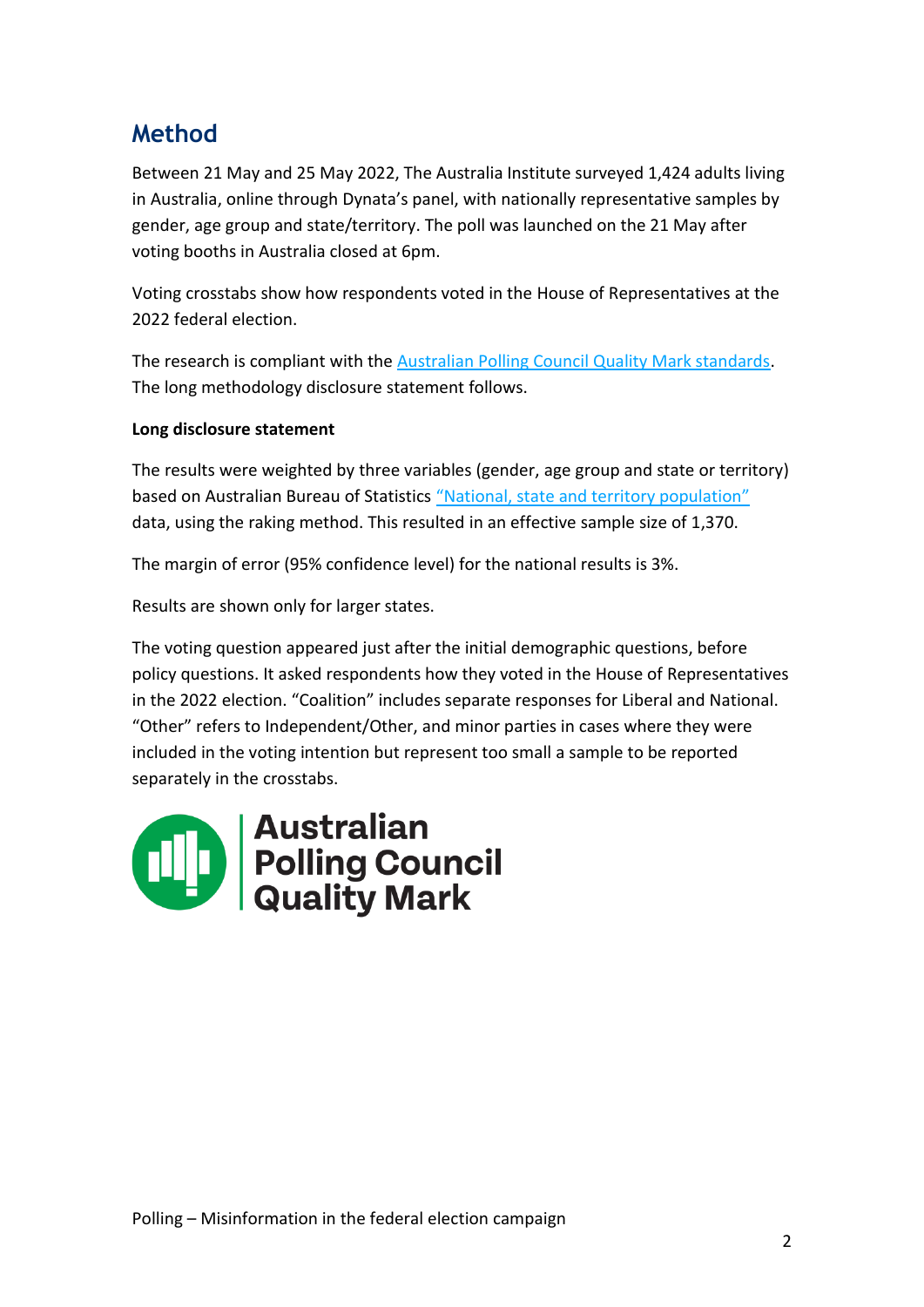## **Detailed results**

No preceding questions in the poll are expected to have influenced the results of the questions published here.

#### **To what extent do you agree or disagree with the following statement?**

**"Truth in political advertising laws should be in place in time for the next federal election campaign."**

|                          | Total | <b>Male</b> | <b>Female</b> | <b>NSW</b> | VIC. | <b>QLD</b> | WA  |
|--------------------------|-------|-------------|---------------|------------|------|------------|-----|
| <b>Strongly agree</b>    | 55%   | 59%         | 51%           | 55%        | 50%  | 57%        | 52% |
| Agree                    | 31%   | 28%         | 34%           | 32%        | 34%  | 28%        | 38% |
| <b>Disagree</b>          | 3%    | 4%          | 2%            | 3%         | 6%   | 3%         | 0%  |
| <b>Strongly disagree</b> | 1%    | 1%          | 1%            | 2%         | 1%   | 1%         | 1%  |
| Don't know / Not sure    | 10%   | 8%          | 12%           | 9%         | 9%   | 12%        | 9%  |

|                          | Total | <b>Coalition</b> | Labor | <b>Greens</b> | <b>PHON</b> | <b>Other</b> |
|--------------------------|-------|------------------|-------|---------------|-------------|--------------|
| <b>Strongly agree</b>    | 55%   | 55%              | 54%   | 54%           | 58%         | 55%          |
| Agree                    | 31%   | 33%              | 33%   | 33%           | 26%         | 23%          |
| <b>Disagree</b>          | 3%    | 2%               | 3%    | 5%            | 2%          | 6%           |
| <b>Strongly disagree</b> | 1%    | 0%               | 1%    | 1%            | 5%          | 3%           |
| Don't know / Not sure    | 10%   | 10%              | 9%    | 8%            | 9%          | 13%          |

**During the election campaign, how often have you come across political ads that you know to be misleading?**

|                       | <b>Total</b> | <b>Male</b> | <b>Female</b> | <b>NSW</b> | <b>VIC</b> | <b>QLD</b> | <b>WA</b> |
|-----------------------|--------------|-------------|---------------|------------|------------|------------|-----------|
| About once a day or   | 43%          | 46%         | 40%           | 40%        | 39%        | 49%        | 47%       |
| more often            |              |             |               |            |            |            |           |
| About once a week     | 22%          | 23%         | 21%           | 22%        | 26%        | 20%        | 20%       |
| About once a month    | 8%           | 8%          | 8%            | 10%        | 8%         | 5%         | 8%        |
| <b>Never</b>          | 5%           | 5%          | 5%            | 6%         | 4%         | 6%         | 4%        |
| Don't know / Not sure | 22%          | 18%         | 26%           | 22%        | 24%        | 20%        | 21%       |

|                       | Total | <b>Coalition</b> | Labor | <b>Greens</b> | <b>PHON</b> | <b>Other</b> |
|-----------------------|-------|------------------|-------|---------------|-------------|--------------|
| About once a day or   | 43%   | 43%              | 43%   | 41%           | 48%         | 42%          |
| more often            |       |                  |       |               |             |              |
| About once a week     | 22%   | 23%              | 23%   | 25%           | 17%         | 20%          |
| About once a month    | 8%    | 7%               | 9%    | 9%            | 7%          | 5%           |
| <b>Never</b>          | 5%    | 6%               | 4%    | 5%            | 4%          | 4%           |
| Don't know / Not sure | 22%   | 22%              | 21%   | 20%           | 24%         | 29%          |

Polling – Misinformation in the federal election campaign